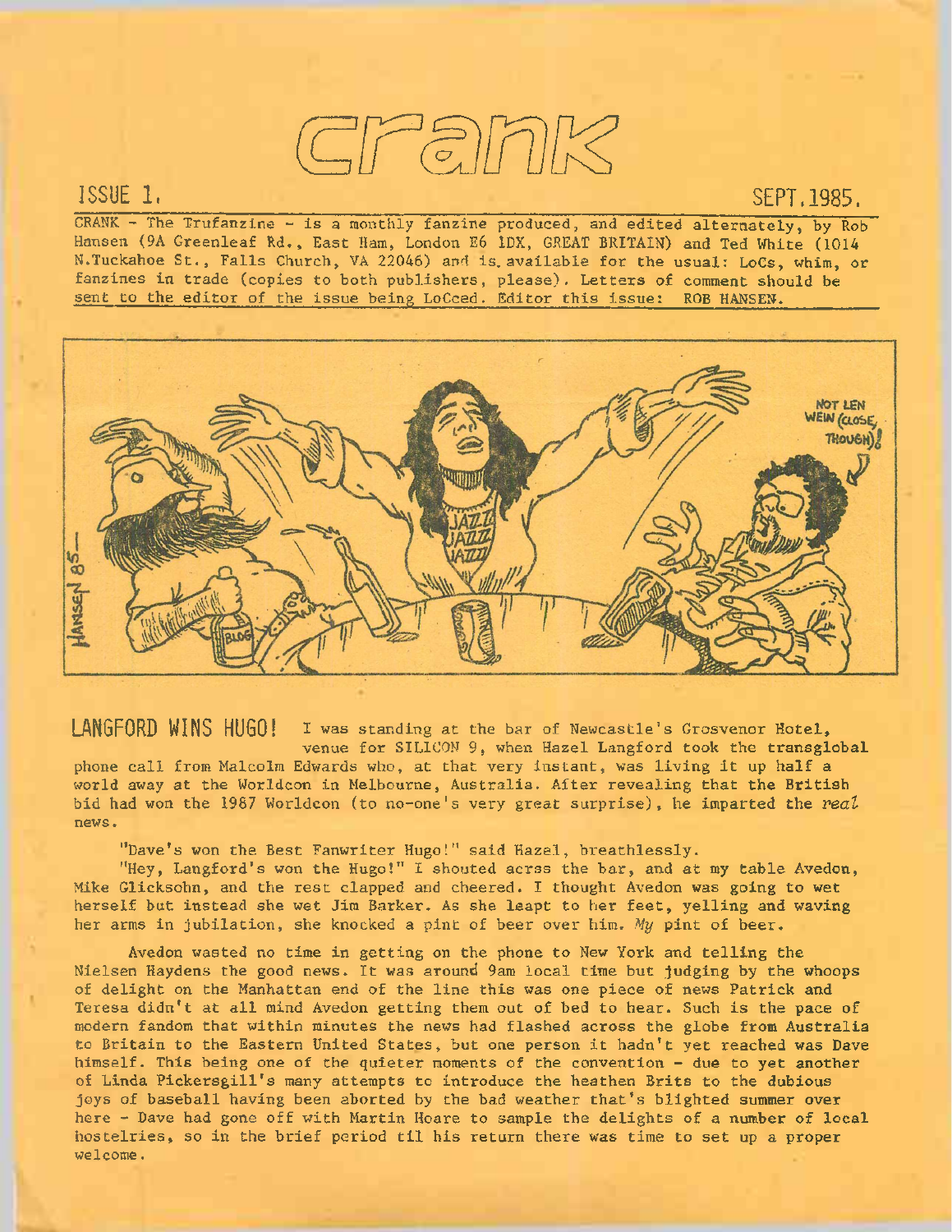As the unsuspecting Langford stepped through the doors of the Grosvenor and into the bar all present rose to their feet and clapped and cheered. Dave's usual look of faint bafflement turned to one of total bemusement until Hazel went over and broke the news to him. Then bemusement gave wav to wide-eyed astonishment as he threw his head back and emitted one of those famous laughs. (Those Who've never heard one before often react with great alarm to a Dave Langford laugh as they scan the room trying to discover who could be in such terrible pain.) It was <sup>a</sup> happy circumstance that caused SILICON and the Worldcon to be on the same weekend (they're usually a week apart  $-$  a state of affairs that allowed me to attend both last year). How appropriate that Dave should hear he'<sup>d</sup> won a fan Hugo while at Britain's premier fannish convention, where he was surrounded by his peers and able to commence celebrating immediately. It must have been the next best thing to actually being in Melbourne when the result was announced  $$ and since CRANK, ever with its finger on the fannish Dulse, had <sup>a</sup> member of its crack editorial team covering the convention next issue will carry an on-the-spot report of the reactions of those at the ceremony. So now Dave is the proud possessor of a long overdue Hugo, and for a change one of those phallic rocketships has gone to the most deserving candidate.

As for. the convention itself, the SILICON <sup>9</sup> programme was the usual collection of silly games, semi-serious talks, offbeat items and other fun things, this time with the addition of writers Chris Evans and Asisdair Grey as 'special guests'. New faces at the convention included the Skeltons.and Canadian fans Mike Glicksohn and Catherine Crockett, while the surprise donation of three carrier bags full of books and fanzines mid-way led to an impromptu auction. Conducted by Greg Pickersgill, with assistance from me, the auction raised £47 for TAFF - about three times as much as I thought we'<sup>d</sup> make and perhaps some measure of how entertaining and/or persuasive Greg and I were.

With one exception I've attended every SILICON since the first back in 1976. They've all been thoroughly enjoyable, the sort of inventive and finely-tuned productions we've come to expect from the Gannetfandom convention-running machine, and SILICON <sup>9</sup> was no exception. It may, however, be the last. On Sunday afternoon, during the slot usually reserved for the traditional debate, Kev Williams announced that the Gannets had grown tired of running the con every year, felt they had grown stale, and didn't want to do it any more. During the discussion that followed Kev did allow that the Gannets might be prepared to provide some of the programming if others provided <sup>a</sup> venue. Later, amili groups from Newport. London, and elsewhere were overheard venue. Eater, Sistinghouse from the weyport. Lounch, and expendence were overheard others could be SILICON in anything other than name, but I'm prepared to be proved wrong. SILICON has always been my favourite convention and I for one would be sorry to see it die. Time will tell, I suppose.

*' -Rod Hansen / Hewcastle-upon-Tyne.*

A LETTER TO ROB HANSEN The past the months have been largely gafiated ones for me - I've yet to actually mail out copies of the last EGCSCAN, for instance - since I've been spending <sup>a</sup> lot more time making money and music. And now my 'retirement' is over, since I've been offered the job as Editorial Director of a new prozine.

It's <sup>a</sup> mixed blessing; I hate to take time off from more immediately pleasurable (and financially rewarding) pursuits, but the idea of creating a new kind of prozine ns appealling. And so is the budget; 10p a word for SF, and \$150 a page for b&w comics/art. The prozine is called STARDATE and, as you may infer from that title, it's <sup>a</sup> mixed-genre zine with Star Trek, Dr.Who, gaming, and comics all cheek-by-jowl with first-class SF. It's my job to conceptualise this disparate mix of elements into <sup>a</sup> coherent magazine and to package it effectively: I'm designing the magazine and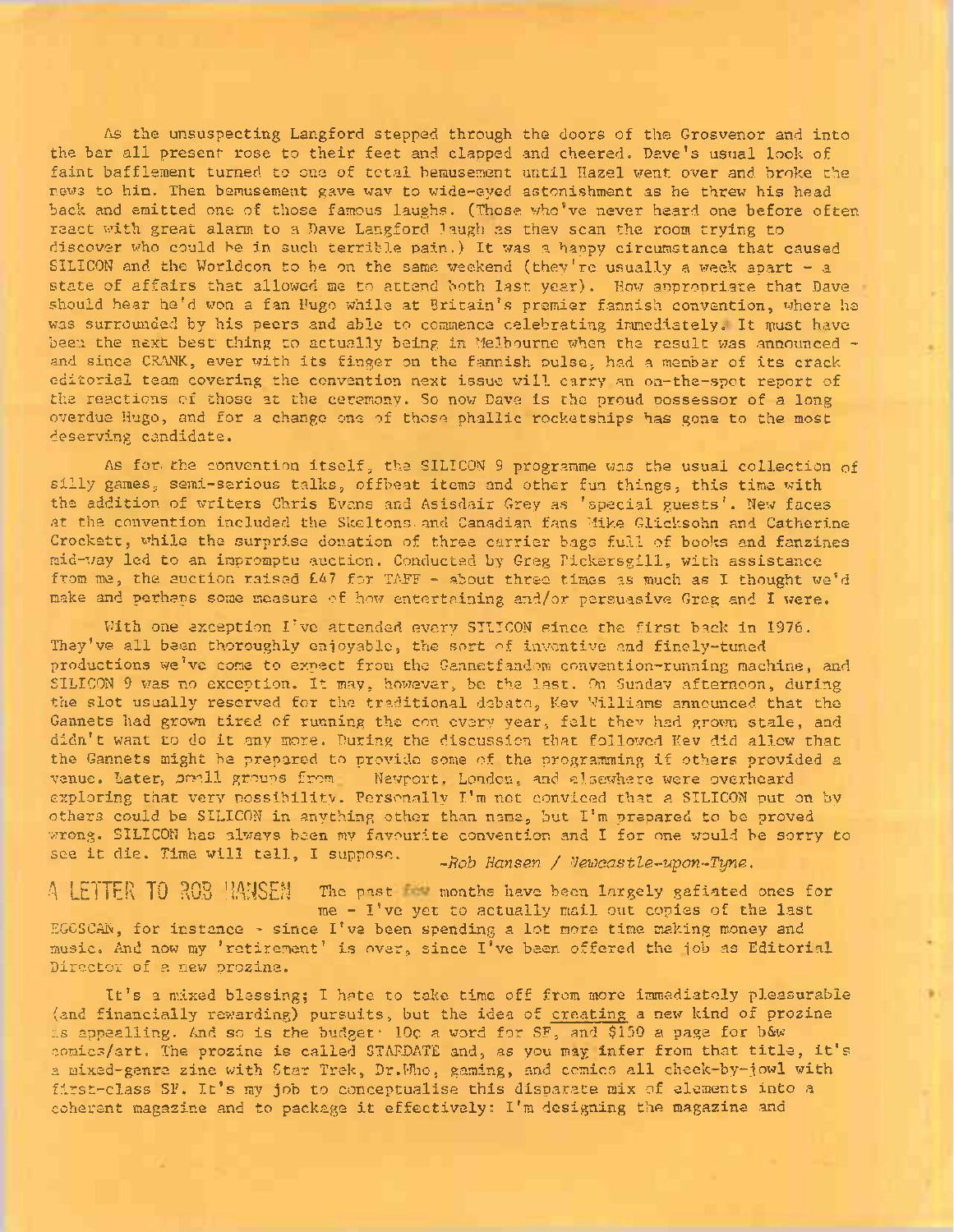creating its format. Dave Bischoff is the editor, thank ghod; I won't have to read manuscripts. The publisher is local (Washington D.C.), and once I get STARDATE running smoothly on its tracks, I'll start another magazine - probably several more.

Into the middle of which comes your offer to do <sup>a</sup> monthly fanzine! My first impulse was to shrug wearily and say, "I couldn't possibly." My second impulse was to accept with the thought that it might recharge me, fannishly. My third impulse was to shudder at the thought of all that monthly work - collating, mailing, etc. - with the one person who could help me through all that stuff no longer available because she'<sup>s</sup> marrying this British sod who is selfishly abducting her from this country rather than sensibly joining her here...and my fourth impulse, which came only moments before I began writing this letter, was to check with rich brown and see if he'<sup>d</sup> help me with the scutwork, since he'll be supplying the labels anyway.

<sup>I</sup> think the idea will be workable...if we find that our stencils are compatible with each others machines. (I assume you're going for quarto rather than A4: this is in better proportion for US letter-size, althogh it will mean large margins on all sides of the US copies.)

As it happens, I just laid in 100 reams of gold twiltone paper......... *....Ted White / Falls Churchy April 1985.*

WHY CRANK? Some time back, both wanting a change and feeling a need in British fandom for such a publication, I planned to co-edit a monthly fanzine with Harry Bell. For various reasons Harry pulled out of the project before it could get off the launch-pad, but the idea stayed with me.

One of the problems we hadn't really resolved in doing a monthly zine concerned the North American copies. Since by its very nature a monthly fanzine is going to be topical, and such topicality is lost unless the fanzine is in the hands of its readers soon after publication, North American copies would have to be airmailed and the cost might well prove more than was economically feasible. It occurred to me that one way around this would be to merely airmail the stencils and have someone over there both run off an American edition of the fanzine and send out those copies at domestic rates. Having had this thought the next was inevitable: What if I were to co-produce the fanzine with someone in the US? That way we could take it in turns to edit issues and to put them on stencil. Each of us would be solely responsible for the mailing. list on his own side of the Atlantic and the production arrangements would reduce the workload imposed by a monthly schedule to levels we could both handle. It seemed an ideal set-up, <sup>a</sup> means by which to produce the first truly transatlantic fanzine. Now all I needed was a co-editor...

Almost from the beginning Ted White seemed the obvious person to do the zine with since we share many of the same views and opinions about fandom and we get along together in person just fine, but I wasn't at all sure he'd be interested. He was, after all, doing his own regular fanzine - EGOSCAN - and had not all that long since been involved in co-editing a fanzine not at all dissimilar to the one I was now proposing. I might never have actually got around to putting the idea to him had it not been for Patrick Nielsen Hayden. At one point during his and Teresa's recent TAFF trip we were having a heavy discussion on the meaning of life, the universe, and fandom, when the subject of CRANK came up. I explained what I had in mind and confided that I didn't think Ted would be interested. Patrick convinced me otherwise and urged me to write to Ted and put it to him. I did, and his response is printed above.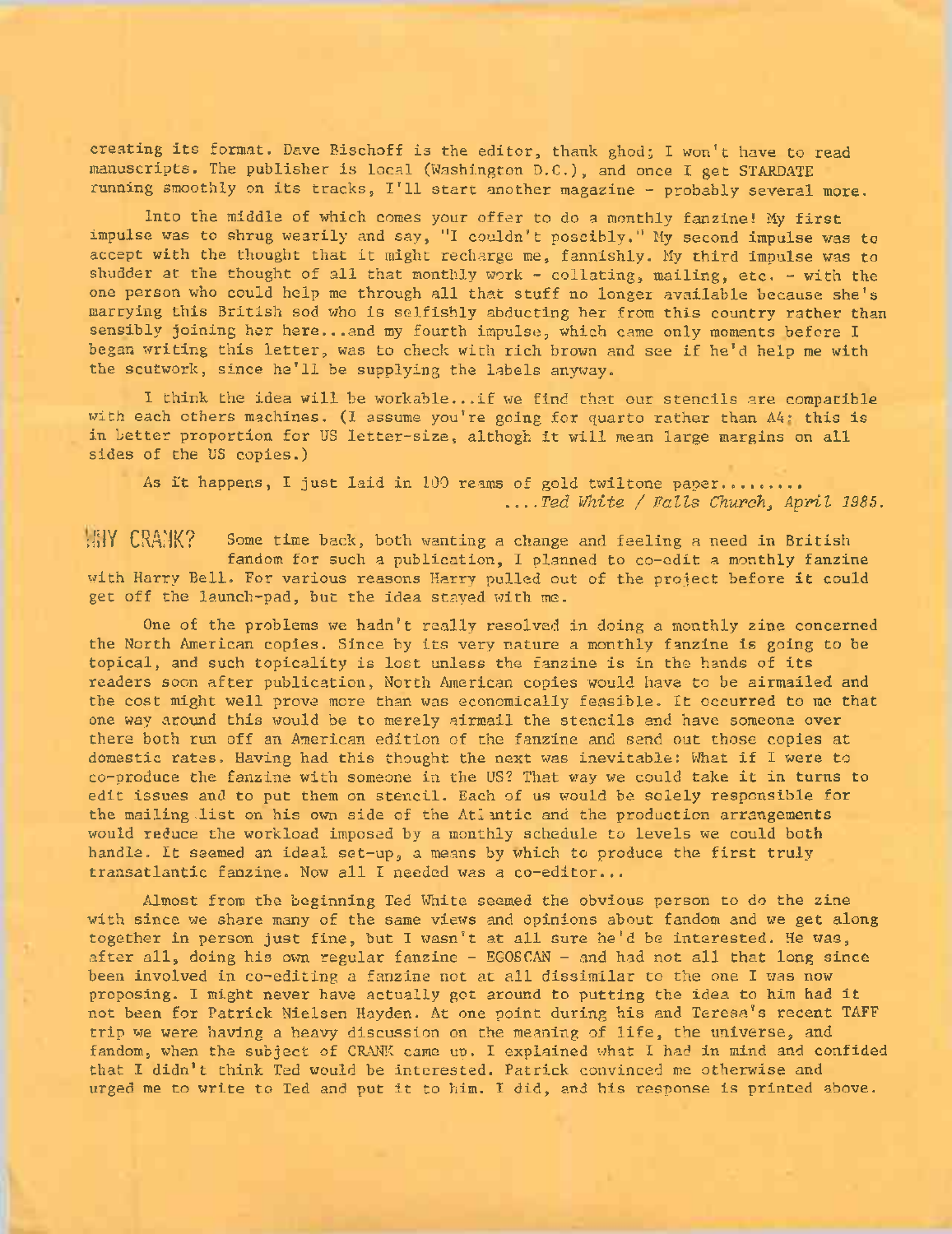We hammered out the broad details of format and the like while Ted was over here in June, but some further tinkering with what you see in this issue will probably be inevitable since we've had no opportunity to discuss the fine points yet. What's also inevitable, given the way we produce it, is that CRANK won't always be out at the same time of the month. With those issues <sup>I</sup> edit I'll be aiming to have copies available by the One Tun on the first Thursday of the month. But we shall see.

And the title? Well let's just say that, contrary to what some might think, it was in no way inspired by a certain resident of Puerto Rico.

> *....Rob Hansen / London.* V r .

ERRATA Or: The Oh, Umm, Err Dept. EPSILON 18, the most recent issue (which some of you already have, some will be getting with this, and which those North Americans on my mailing list will get when the tramp steamers carrying them across the pond disgorge their contents in the New World some weeks from now), contained one or two errors. The first occurred mid-way down page 4., and to make any sense at all the line that reads "...the five ring circus the modern Eastercon has become..." should read "...the five ring circus the modern Worldcon has become..." The other is on the back page where I tell Avedon that our quarterversary has arrived. Anyone with a better grasp of simple arithmetic than I will realise that I was a month out and that this doesn't actually occur until some weeks from now.... Oh well.

Something else that appeared in that EPSILON was a report by Ted on his trip over here in June. When we left him he was still at the party being hosted by Dave and Hazel Langford to celebrate the marriage of Avedon and I the previous day. Here, as promised, is the conclusion to that report:

FIVE DAYS II: THE FINAL DAY The party swirled, ebbed and flowed, and then it was one in the morning. I was using the toilet behind the kitchen when I heard Greg's voice, demanding of Dave and Hazel "What's all this about, then," while the Langfords explained that they'd be shutting the party down soon. For the hard core of the party who remained the night was yet young, and Greg's plaint was taken up. Then a local fan, Keith Oborn, volunteered his house for the party's continuation, which seemed an equitable solution. Those with cars ran a ferry service and only minutes later a dozen or so of us were exploring the Oborns' house.

The house was a former gate-house, or something like that, which had been added to and was now (the Oborns having only recently bought it) being remodelled and further modernised. Keith had a fancier stereo system than that of any other British fan I visited (as well as <sup>a</sup> good video system); he alone has a CD player, which he demonstrated at good volume. Naturally, it sounded stunning.

As the party continued various people gradually dropped away from it to find beds or unroll their sleeping bags on various floors until only Keith, John Jarrold and I were left and it was five in the morning and getting light outside. I unrolled my own sleeping bag and joined John and Alun Harries on the livingroom floor for a few hours sleep.

It's been <sup>a</sup> long time since I did anything like that. In 1957, <sup>a</sup> year or so out of high school, I visited friends in Cambridge (Mass.), who assured me there was plenty of sleeping space in their house. For one week I made use of a portion of that 'sleeping space'  $-$  the floor. I ached horribly and vowed a mighty oath never again to sleep on a floor anywhere.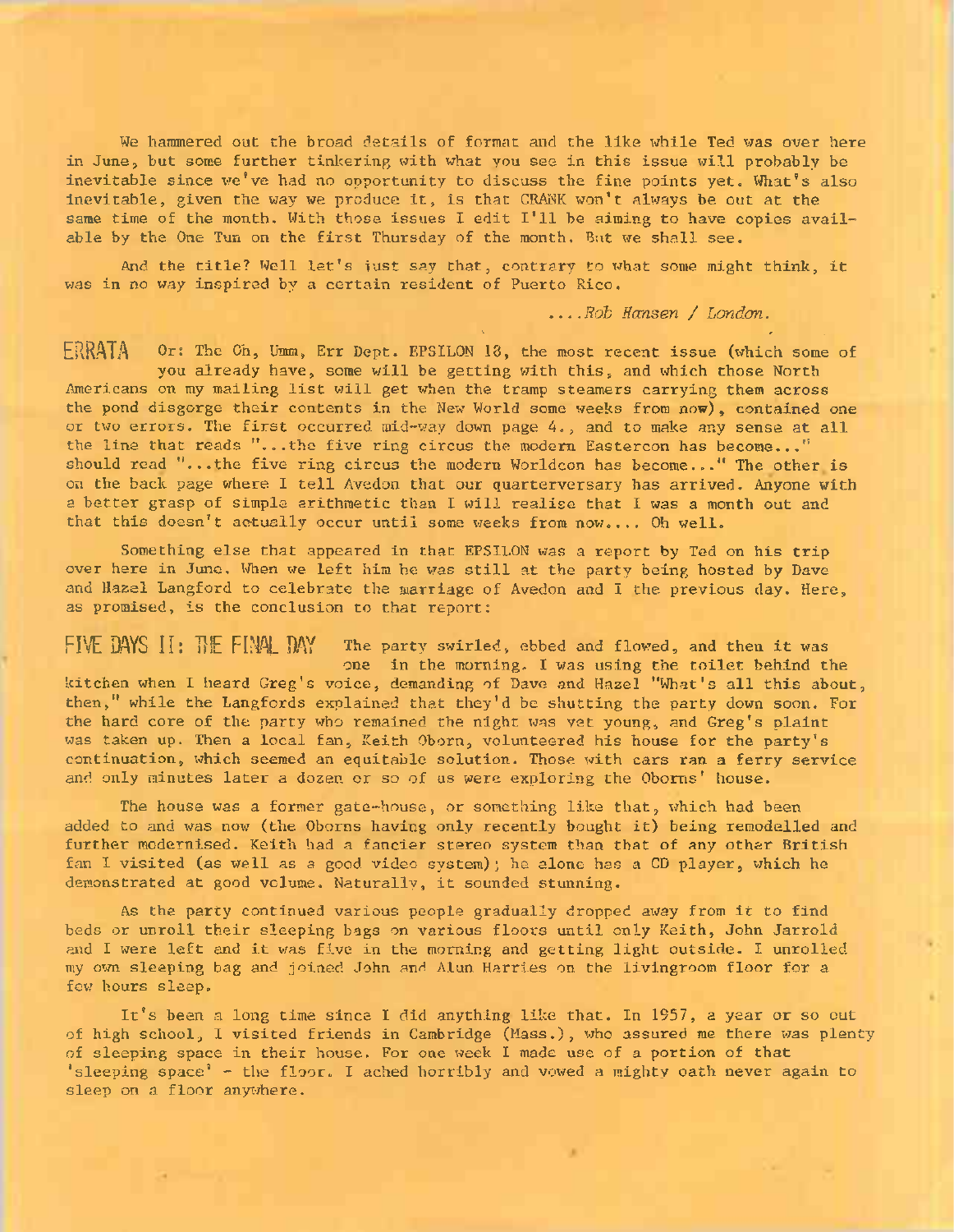In the intervening years I've made do under fairly desperate circumstances mostly at conventions. In <sup>1953</sup> I shared a room at Solacon with sixteen other fans - I shared a single bed with two other fans, Ron Ellik and Jim Caughran, while George Metzger slept on the firescape outside the window - while at other cons I've slept on matresses on the floor or on the naked box-springs from which the matresses had been removed. But until that Saturday night - or Sunday morning - I'<sup>d</sup> not been on <sup>a</sup> floor in a sleeping bag again.

Around nine or ten o'clock the VCR a foot from my head clicked, buzzed, and began running. It shut itself off an hour later, but by then more sleep was impossible and people were stirring anyway, so I got up. In half an hour the room was filled with bleary-eyed people staring silently at each other, while Alun played a tape of hardcore rock and told me about Frank's Tape Loop, a cassette-tape apa.

After an hour or so of quiet conversation, during which we all woke up and became more or less human, Phil Palmer, Pam Wells, and I returned our bags and sleeping bags to Phil's car, and began the drive back to London. I chattered away, as is my wont, while Pam dozed in the back seat and Phil drove us skilfully through the small streets of Reading and back on to the motorway.

This was to be my last full day in Britain; a day in which to wind down, relax, and enjoy what remained. We dropped Pam off at her place, then returned to Phil'<sup>s</sup> where we found his brother installing a new bathroom window. After we'<sup>d</sup> unloaded the car of our stuff we drove to East Ham.

We arrived there before Rob and Avedon, who'<sup>d</sup> taken the train and told us that they'd been the victims of bad timing right down the line, missing a bus and getting bad connections from then on. We unloaded the wedding presents we'd brought back for them and then Phil departed, leaving me to spend the afternoon and evening with The Newlyweds. It was our first chance, after all the hubbub and bustle of the wedding and reception, to just relax with each other, to visit with each other as friends. Avedon, after all, had become over the years <sup>a</sup> dear friend and Rob, once met, had become the kind of instant old friend that I value fandom for providing. We relaxed, chatted, eventually went out to a local Indian restaurant for dinner, and then chatted some more. We talked fandom, we talked comics, we talked everything.

At one point Rob pulled out a book, published less than <sup>a</sup> year earlier, called <sup>A</sup> HAUNT OF FEARS, 'The Strange History of the British Horror Comics Campaign', by Martin Barker. The cover was a neatly done parody of an EC horror comic (one EC title was HAUNT OF FEAR), complete with the pictures on the side of the Old Witch, the Vault Keeper, and the Crypt Keeper, retitled 'The Hate Monger', 'The Old Corruptor', and 'The Child Reaper', and Rob had gotten it out to show me Chapter Six - 'Frederic Wertham's Nightmare' - which dealt with the scourge of fifties comics.

I was fascinated with the book. Although I was quite familiar with the US side of the story - Wertham's rabble-rousing efforts in THE READER'<sup>S</sup> DIGEST and his best selling SEDUCTION OF THE INNOCENT, the Senate inquiry, the comics-burnings, and the creation of the Comics Code Authority, which was designed to put EC out of business (and which succeeded)  $-1$  was completely ignorant of the parallel uproar in Britain at the time. I had no idea that horror comics per se are illegal in Britain and have been since an Act of Parliament in the fifties. Skimming the chapter on Wertham convinced me that I wanted to read the rest of the book. At first Rob volunteered to get me <sup>a</sup> copy and post it on, but after I'<sup>d</sup> pulled out some money to pay for it he suggested I take his copy (still in mint condition) and he'd buy <sup>a</sup> replacement for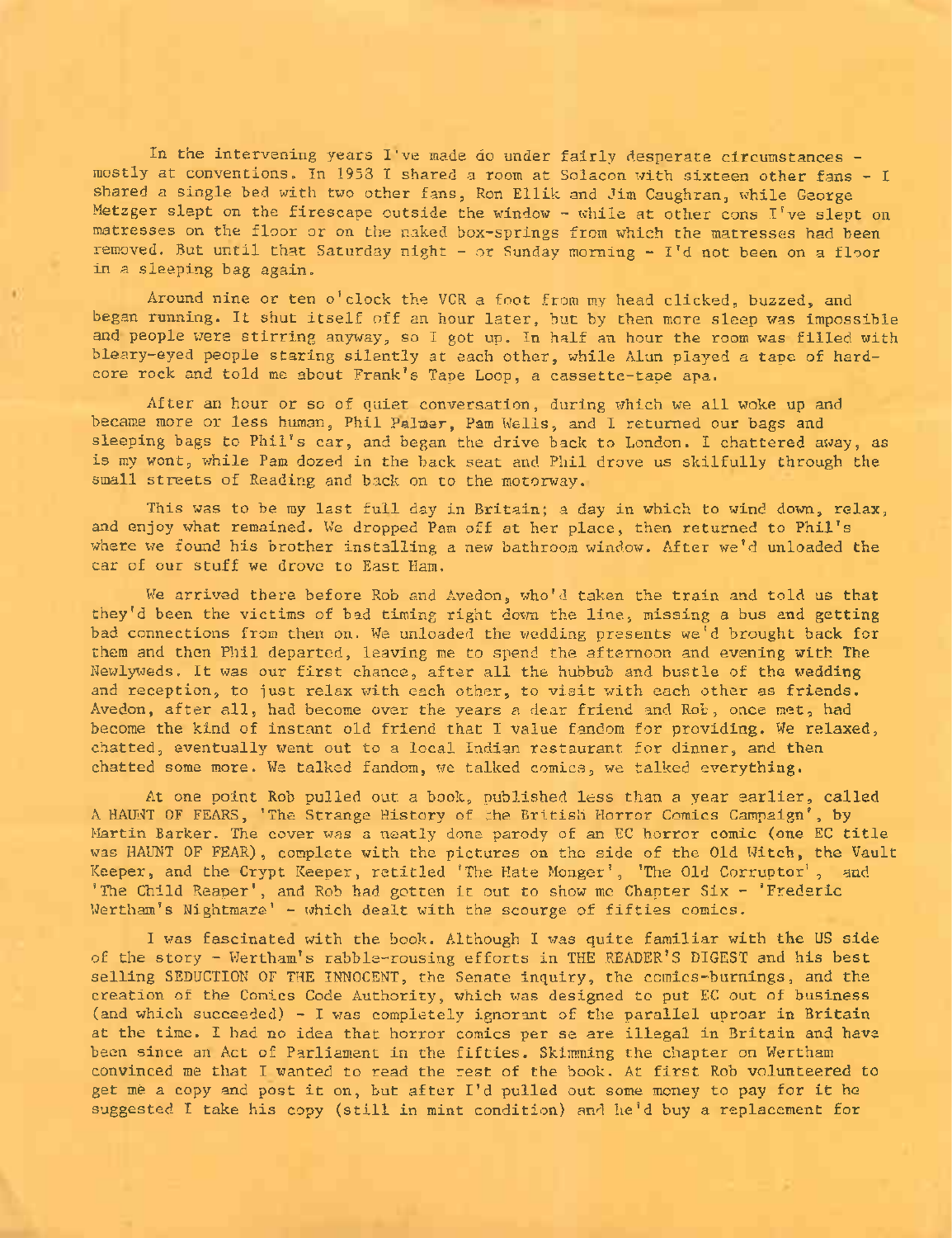himself. I was glad to agree, and I started reading the book on the train back to Phil's and finished it on the plane the next day.

It'<sup>s</sup> <sup>a</sup> good book. The author seems to have <sup>a</sup> firm understanding of both the social background of the fifties, and of comics themselves - something which could not be said for the comics' hysterical critics. He reprints examples of the anti-comics exhibits, and then reprints the full stories from which these examples were taken. In these reprints and in his commentary he pretty much demolishes the case against EC comics in particular, and horror comics in general.

In addition to Wertham, Barker deals with another American critic of comics, G.Legman. Legman, he admits, is the only critic of the comics who both knew whereof he spoke and had a philosophic viewpoint from which the comics could be legitimately criticised, albeit incorrectly. Legman is an oddball in American letters, best known among some as an encyclopedic collector of obscene limericks. In the late forties Frank Wilimczyk - <sup>a</sup> New York fan, book designer, and artist - gave Legman his fanzine collection. Years later Frank would entertain at Fanoclast meetings with descriptions of Legman's apartment in those days:

"You went into the bathroom to pee and it was <sup>a</sup> different world.' The bathtub was filled with horseshit. Filled to the brim. He grew mushrooms in it! Whatta smell!"

Legman never did anything with the fanzines except, I suppose, to read some of them. Wertham, on the other hand, discovered fanzines in the late sixties - comics fans sent them to him - and wrote a book about them. Like his book about comics, it was filled with misunderstandings and misinformation, but unlike the earlier book it was friendly to its subject. Oddly enough, my editorial in the November <sup>1974</sup> AMAZING - which I'<sup>d</sup> reread at Forbidden Planet <sup>a</sup> few days earlier - dealt with Wertham'<sup>s</sup> book on fanzines, along with other topics. It'<sup>s</sup> <sup>a</sup> small world.

Back at Phil's, I packed my bags and made ready for my departure, Then went to bed. In the morning I had only to dress and depart.

<sup>1</sup> hate goodbyes. I like to slip away when it's time to go. I was glad there was no-one to say goodbye to when I left Phil's house the next morning. I'd left Phil <sup>a</sup> note to express my thanks, along with the spare key he'<sup>d</sup> lent me.

Phil and I had gotten into this long-distance running-joke thing, after Avedon had shown me his picture (taken on her TAF" trip) and I'd mode a passing remark about it which Avedon had blown up into -Ted thinks Phil is really good-looking- in ANSIBLE. Phil had sent me, via Malcolm Edwards when he and Chris Atkinson were here for Constellation, a photo of himself in a dress which I had placed upon my mantel, next to my Hugo. (He also sent me a pair of his socks, but the less said about them the better.) All of this was set against his fanzine reviews in NABU, to which I'<sup>d</sup> reacted somewhat hostilely: there was an undertone of jibing to our exchanges.

All that changed after Corflu, and then Phil stayed here in my house during his post-Corflu visit to Washington. "This visit has really ruined me," he said when I drove him to the airport at the end of his stay. "I'll never be able to say nasty things about you again."

Staying with Phil in London continued the process for me. I don't feel I know Phil very well - not, for instance, as well as I know Rob - simply because we have somewhat less in common in our attitudes about fandom and related subjects, and because we've not really discussed the bigger political issues well enough to firmly understand where we each stand. I think there's much about Phil that I don't know,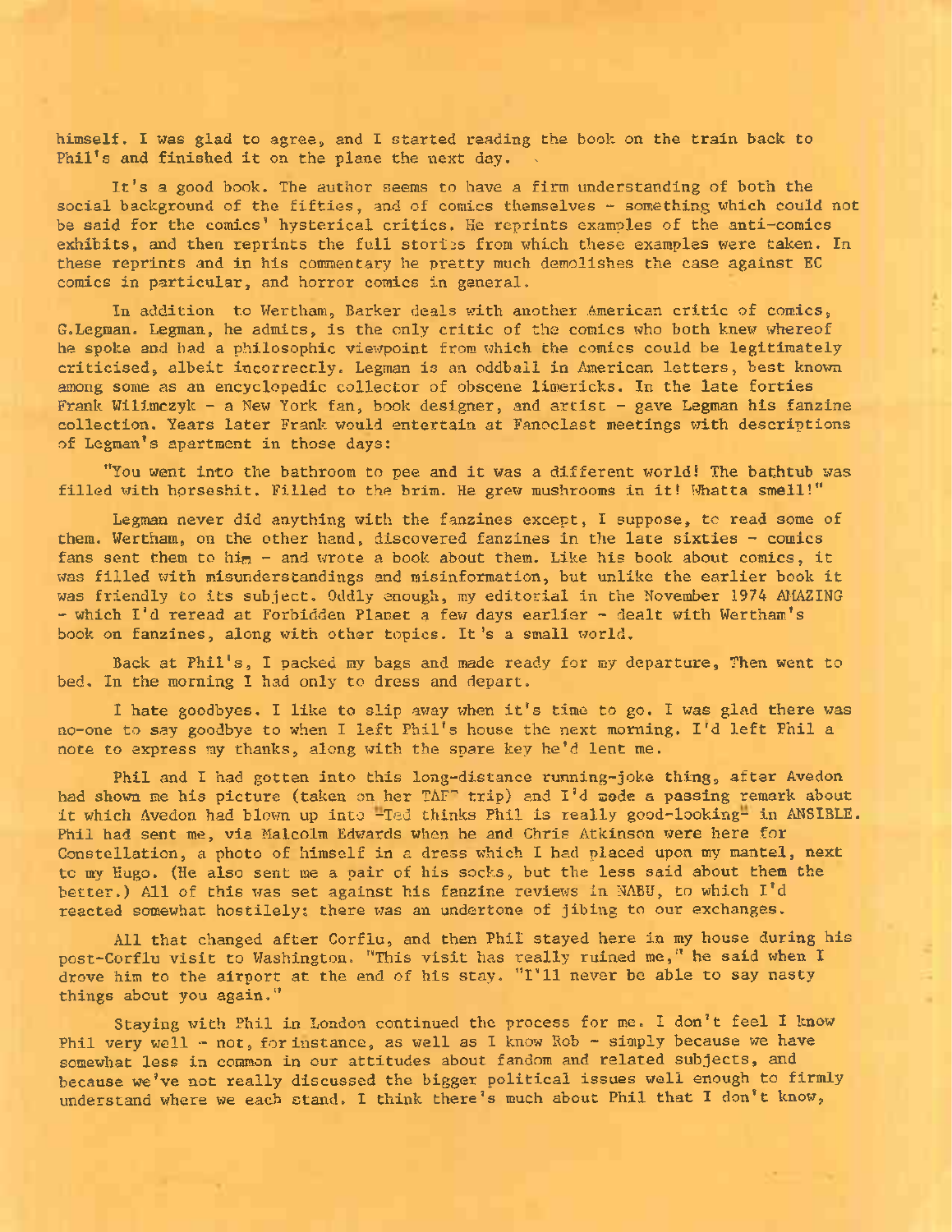and possibly I'<sup>d</sup> be surprised at what <sup>I</sup> found if <sup>I</sup> knew him better. The Marxist patina of his vocabulary - typical of many Brits  $I'$ ve talked with - did not seem to overlie an unthoughtout dogma;that much at least was revealed through casual conversation. In any case, I like Phil, I enjoy his company, and I was grateful for his hospitality. He did much, in his quiet way, to improve the quality of my stay in London. I'll never be able to say nasty things about you either, Phil.

I could say a lot of nasty things about Pan Am, however. The flight over was 100% booked - on a 747 - but the flight crew acted like they only had 'a small fraction of the passengers to serve and otherwise deal with: those in First Class. The flight back  $-$  also fully booked  $-$  was worse.

It began - and nearly ended - at Heathrow, where we were herded into small buses and driven across the field to our plane, another 747, which we boarded from the ground. It was a wicked, nasty parody of the mobile lounges at Dulles, and few among us enjoyed standing in the rain on the field at Heathrow, inching our way up the rickety stairway onto the plane. However, that was not to be the last we'd see of Heathrow. We took off and about ten minutes later the PA system crackled. 'La.." came a choked-off male voice. Then again,"La.. " And then, finally, "Ladies and gentlemen. This is your captain speaking. We have an indication that the door on one of our landing gear hasn't closed. We're going to circle around, dump some fuel, and return to Heathrow so we can deal with this."

We then proceeded to do just that. I wonder how people like having the air over their heads and houses filled with kerosine. I wouldn't care for it much, myself.

When we landed - safely, of course - we actually taxied up to a gate and were able to walk off the plane directly into the airport lounge. There we went through a security system identical to the one we'd gone through before entering the original loading area. But this time there was a difference: a man in a uniform approached me just as I stepped through the metal-detector. "Excuse me,sir, but I'm going to give you a body-search," he said in the bored tones of a professional. He then patted me down and felt me up.

I was, for that instant, outraged. Did they think I was taking a bomb off the plane? Or something else illegal? (There was nothing illegal on my person or in my luggage.) Didn't they realise I'd just gone through a previous security check? Why had I been picked out for the body-search? (Did the five-day growth of beard on my cheeks give me a disreputable look?)

My indignation was not much assuaged by the lay-over while we waited for notification of a new plane to board. There was a bar and a cafeteria of sorts, and it was plain that the passengers of some delayed flights were treated to free meals and drinks here - a bulletin board listed the flights to which these priveleges were extended - but not us. I cruised the cafeteria and found to my amazement that there was not one thing that interested me in all the selections offered. (Later I overheard another passenger complaining, "You'<sup>d</sup> think they'd have sandwiches, or something,"' a complaint with which I completely agreed.) Instead I forced my way up to the bar, got a lukewarm Pepsi, and had to dig out the British coins I'd already retired from active duty to pay for it.

After an hour they announced our new boarding gate, and two hours later we finally took off. The same secured between the second one of the second with the second second second second second second second second second second second second second second second second second second second second s